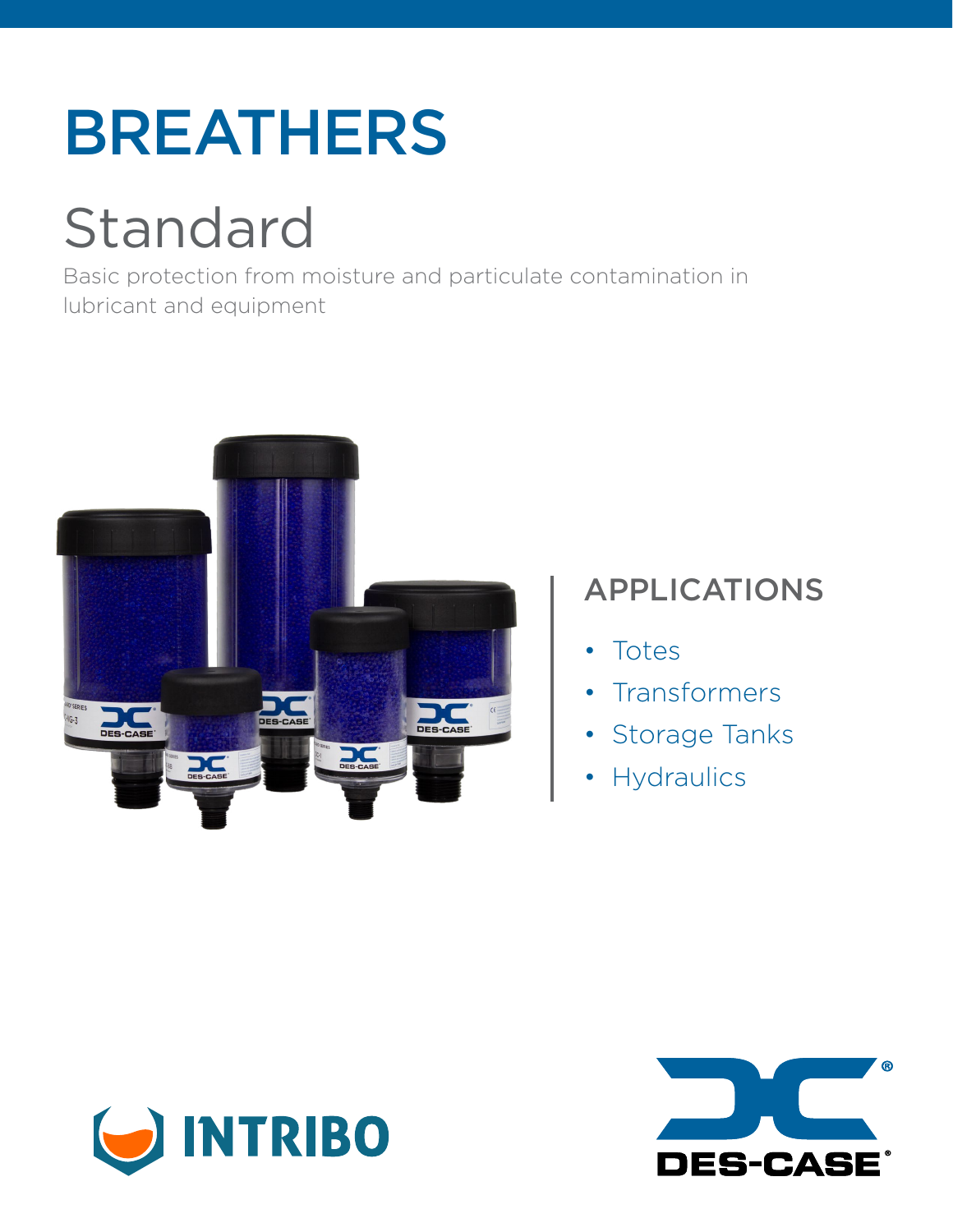# **Overview**

# Standard Breathers: Typical Industries

- Power Generation
- Mining
- Aviation
- Storage
- Manufacturing
- Petrochemical

## How It Works:

This breather unit replaces the standard dust cap or OEM breather cap on equipment. As air is drawn into equipment through the breather, the layered filter elements remove particulate while the desiccant beads strip harmful moisture.

While in service or during shut-down, the desiccant beads attract moisture from inside the equipment reservoir, actively drying the equipment.

# By the Numbers:

#### 1–Domed Cap

A domed cap allows for better washdown runoff

#### 2–Integrated Nylon Standpipe

The integrated standpipe provides excellent vibration resistance and dissipates impact throughout the unit, eliminating weak points. It also allows even airflow distribution throughout the unit, eliminating inaccurate readings of desiccant saturation.

#### 3–External Ribs

External ribs on shell to create greater durability and grip when installing or replacing breather

#### 4–Integrated Drip Ring

An integrated drip ring keeps shedding water from entering the vent holes

#### 5–Threaded Mounting

Easily replaces standard filler/breather cap with multi-fit connection or one of several adapters.

#### 6–Air Vents

Individual air intakes are opened based on flow requirements of the system. Plugs protect unit during shipping and storage.

#### 7–Foam Pad

Foam filter captures any oil mist and disperses incoming air evenly over filtration and drying areas.

#### 8–Filter Element

Polyester filter element removes airborne contamination to 3-micron absolute. Unique loops allow particles to release during system exhalation, helping to increase breather life.

#### 9–Enhanced Seal

An enhanced seal eliminates potential for airflow bypass